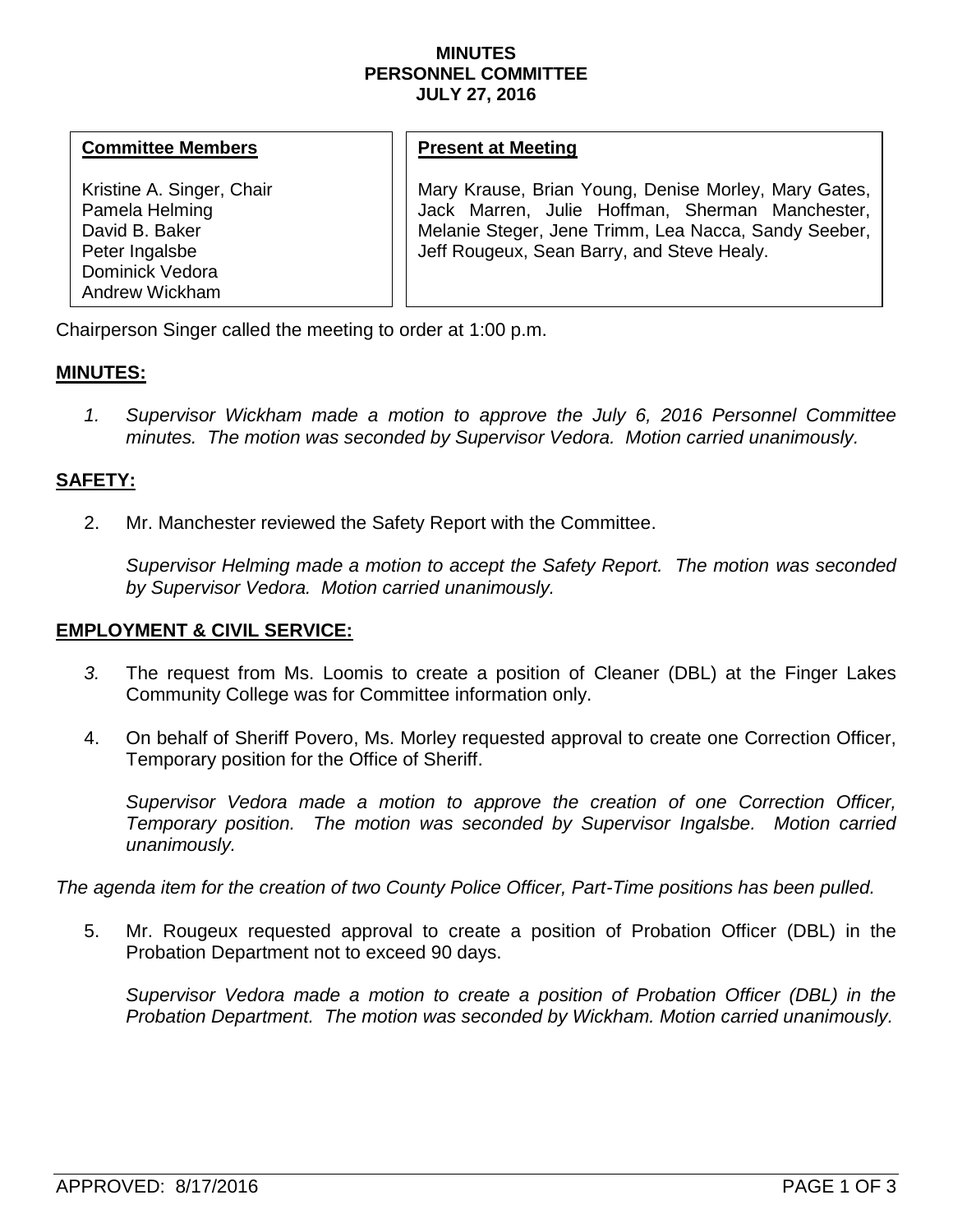#### **MINUTES PERSONNEL COMMITTEE JULY 27, 2016**

## **EMPLOYMENT & CIVIL SERVICE (CONTINUED):**

6. On behalf of Ms. Schoeneman, Ms. Krause requested a salary adjustment for Ms. Carrie Bleakley, Assistant Conflict Defender, to Band 4, Step 6 (\$104,515) based on her years of experience with Ontario County.

*Supervisor Vedora made a motion to approve the salary adjustment for Ms. Carrie Bleakley to Band 4, Step 6 (\$104,515) effective upon her date of appointment. The motion was seconded by Supervisor Helming. Motion carried unanimously.* 

*7.* Mr. Barry requested approval to create a position of Application Support Manager and abolish a position of Programmer Analyst for Information Services.

*Supervisor Baker made a motion to approve the creation of one Application Support Manager position and the abolishment of one Programmer Analyst position for Information Services. The motion was seconded by Supervisor Vedora. Motion carried unanimously.*

## **OTHER:**

8. Ms. Hoffman requested authorization from the Committee to contract with The Hartford for Group Term Life and LTD Benefits for 2017-2018. This is a contractual benefit for members of the County's Benefit Choice Plan. Employees can purchase the additional services at their own expense.

*Supervisor Wickham made a motion to authorize the County to contract with The Hartford for Group Term Life and LTD Benefits for 2016-2017. The motion was seconded by Supervisor Vedora. Motion carried unanimously.* 

- 9. Ms. Hoffman advised the Committee that the PCORI Fee for 2015 has been paid. This fee is paid to the Patient-Centered Outcomes Research Institute as part of health care reform. The fee was \$2.17 per participant with the total fee totaling \$2,133.11.
- 10. Ms. Hoffman requested approval from the Committee to submit the Restated 401a Savings Match Plan to the IRS. Once approved, Mass Mutual will file the documents on the County's behalf.

*Supervisor Vedora made a motion to submit the Restated 401a Savings Match Plan to the IRS. The motion was seconded by Supervisor Wickham. Motion carried unanimously.* 

11. Ms. Hoffman requested authorization from the Committee to contract with Coventry for Nurse Case Management Services for 2016. Contracting with Coventry has reduced the high number of disability claims.

*Supervisor Baker made a motion to authorize the County to contract with Coventry for Nurse Case Management Services for 2016. The motion was seconded by Supervisor Helming. Motion carried unanimously.*